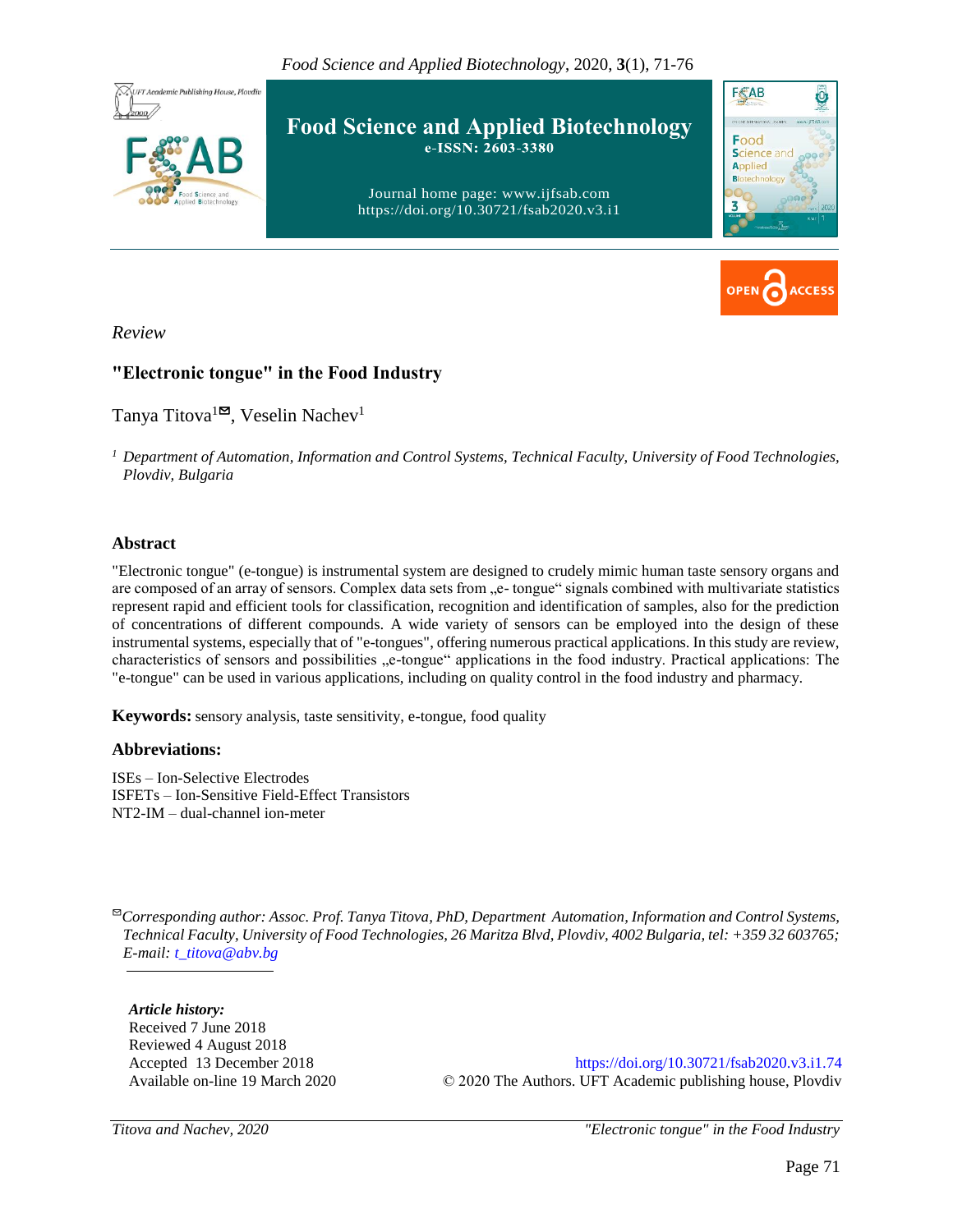## **Introduction**

The taste is an expression of the reaction between certain substances and the corresponding sensory cells. They represent a certain type of chemical sensitivity to soluble substances in the mouth. The taste (taste sensitivity) is of biological importance for determining the condition of the food taken, as well as the effect on the digestive process. Unlike other senses, taste is characterized by a very good adaptation. In eating we perceive a complex combination of taste perceptions. It has been found that there are four basic tastes - sweet, bitter, sour and salty. According to Ayurveda Indian teaching about food and health, to these four are added savouriness. In 1985, scientists recognize the existence of this fifth basic taste, "umami" named, and the fact that our language has special receptors, distinguishing this taste. Each of these basic tastes plays an important role for humans. Saltiness, which is caused mainly by ionic materials, is a good indicator of electrolyte balance in foods; sourness, which is produced by organic acids, signals decomposition; bitterness, which is often considered distasteful, prevents intake of poisonous materials; umami, which is evoked by some amino acids, provides information on the presence of amino acids; sweetness, which is produced by sugars or sugar alcohols, has a role in indicating nutrient sources (Kobayashi et al. 2010). It is possible, however, that food may cause mixed feelings of salty and bitter, for example. The taste sensation in some cases may depend on the concentration of the substance. The identification of a taste is widely used to assess the condition and quality of food and beverages. In many applications, the assessment methods are based on organoleptic analysis and a qualitative description level. From another perspective, here participate mental apparatus of the individual, in which sensitivity are processed and analyzed in order to make an appropriate conclusion on the performance levels of the products. Using the methods of expert assessments and the corresponding procedures to achieve consistency, somewhat obtained assessments can be made objective. An example is sensory organoleptic analysis in the food industry, which is one of the most commonly used methods (Maximo et. al. 1997). Based on the idea of reliable measurement and identification of qualitative

indicators and the development of sensor technology, consisting of the compilation of new sensitive materials, it logically follows the development of the so-called "e-tongue". The main advantages of the method are the possibilities for fast, low-cost and automated analysis. The purpose of this work is to systematize the application of the "e-tongue" in the food industry and to present opportunities it holds for the control of food products.

## The "Electronic tongue"

The taste or smell of products manufactured in the food industries can be of vital importance to the commercial success of the product. The expectations of consumers regarding the quality of products in these fields are continually increasing as a result of greater range of choices in the marketplace, which emphasizes product quality. The term "e-tongue" or "taste sensor" arises in 1995 like the idea of "electronic nose" but it is a matter of taste sensitivity. The name "e-tongue" is taken in analogy to the human, which contains receptor molecules that can trigger nerve signals when confronted with different types of tastes. The "etongue" consists of an array of sensors react when immersed in various chemical solutions. An ..etongue" is an instrument which comprises of electrochemical cell, sensor array, measurement control module and appropriate pattern recognition system, capable of recognizing simple or complex soluble non-volatile molecules which forms a taste of a sample.

**Types and characteristics of taste sensors.** When designing an "e-tongue" system similar to an "enose", different types of sensors can be used. A wide variety of chemical sensors can be employed: electrochemical (potentiometric, voltammetric, impedimetric), optical or enzymatic sensors (biosensors). The use of electrochemical measurements for analytical purposes has found a vast range of applications in food industry and pharmacy. All commercially systems are based on potentiometric measurements, especially interest has been on Ion-Selective Electrodes (ISEs). Besides ISEs, Ion-Sensitive Field-Effect Transistors (ISFETs) are nowadays also gaining greater interest as sensors forming "e-tongue" sensor arrays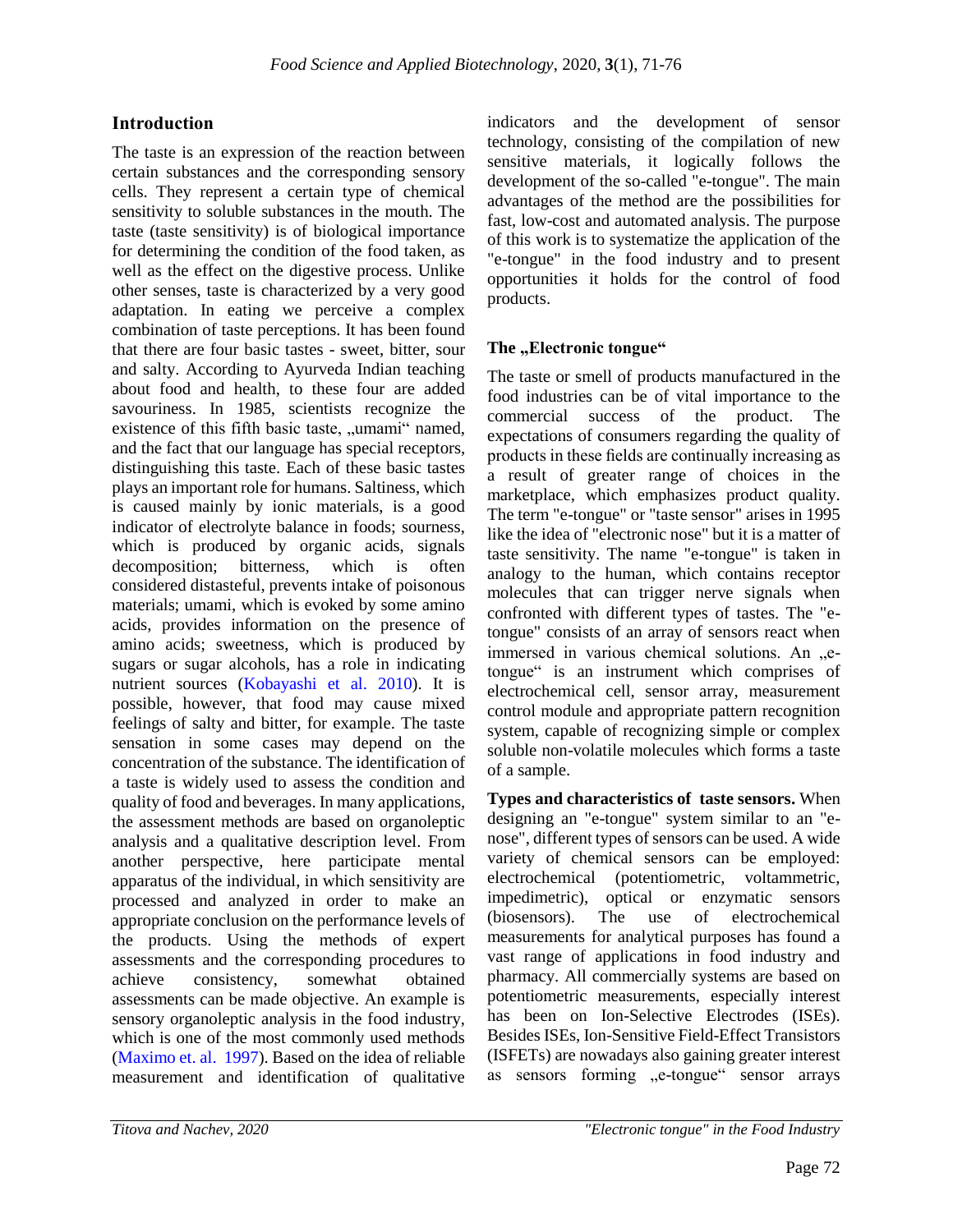(Winquist et al. 2002, 2005; Ciosek and Wróblewski 2011). The features of "e-tongue" sensors are different from those of traditional chemical sensors: instead of high selectivity in substance detection, ..e-tongue" sensors have an overall selectivity that provides for global information on the analyzed solution (Wei et al. 2013; Kalit et al. 2014).



**Figure 1.** "E-tongue" system with application for analysis of foods and beverages - principle scheme

Figure 1 presents a principle scheme of an  $e$ tongue". A reference ion-selective electrode Ag/AgCl is included in the measuring cell. The system also contains dual-channel ion-meter (NT2- IM) and specialized software with the ability to constantly measure the measurement and customize the calibration from 1 to 5 points. Interface for data collection and processing developed in the Matlab program. With rapid growth in technology and computation technics, started more often standardized identification through sensors. "Etongue" technology has generated a lot of interest recently because of its versatile applicability in terms of identification and classification of processed food and consumer items. The emerging non-destructive food quality analysis techniques are capable of evaluating the finished products quality by analyzing their sensory outputs which may be in the form of flavor, odor, color, texture and taste one of the signs of this care is development and optimization of monitoring and control methods of both, food materials and their processing. Valuable source of information about quality of the particular product is the analysis of volatile compounds based on either classic sensor analysis or application of instrumental methods (Bartlett et al. 1997; Magro et. al.  $2019$ ). The received results of  $e$ -tongue" can be seen as a promising technique in qualitative and quantitative analysis for different types of solutions.

**Application of "e-tongue" in the food industry.**  Food and beverage analysis is an intensely developing field, which in line with modern quality, safety and healthy food. The objectives of food analysis may be different: establishment of legality and compliance of labelling, quality assessment, component content determination, authentication and authentication and identity, research and development, etc. Developed methods for determining indicators such as chemical composition, structural and physical properties are based on a specific analytical approach and the results of experiments and analysis of the data obtained. These methods are for the most part resource-intensive, destructive, and the results depend on the expertise and expertise of the analyst. There are express immunological and genetic methods that can replace microbiological methods, but they are too costly and again require highly qualified personnel and specialized equipment (Wardenck et al. 2013). There is a wide range of "e-tongue" applications, for example: continuous quality control of products; detection of pollutants in the water; detection of substances and compounds at low concentrations difficult to distinguish from humans (Baldwin et al. 2011; Jiang et al. 2018)

**Application in dairy industry.** Studies have shown that multiple applications of the "e-tongue" in the dairy industry, such as: classification of samples, determination of compounds responsible for aroma decomposition, microbial quality, mastitis detection, determination of antibiotic residues, milk adulteration et al. The main purpose of "e-tongues" is qualitative analysis, and thus several works on the application of "e-tongues" devices in recognition, classification or identification of milk and fermented milk samples have been reported. Winquist et al.  $(2005)$  in they work used  $,$ etongues" in dairy industry process. The results of this study showed that milk from different sources and thus also of different quality, can be mutually separated. These studies have shown possibility of monitoring in the incoming milk, indicating that an ...e-tongues" could be a valuable security measure to. prevent economic loss suffered due to the contamination of a large volume of raw milk (Judal et al.; Dias et. al. 2009). Winquist et al. (1998) described an "e-tongues" measurement principle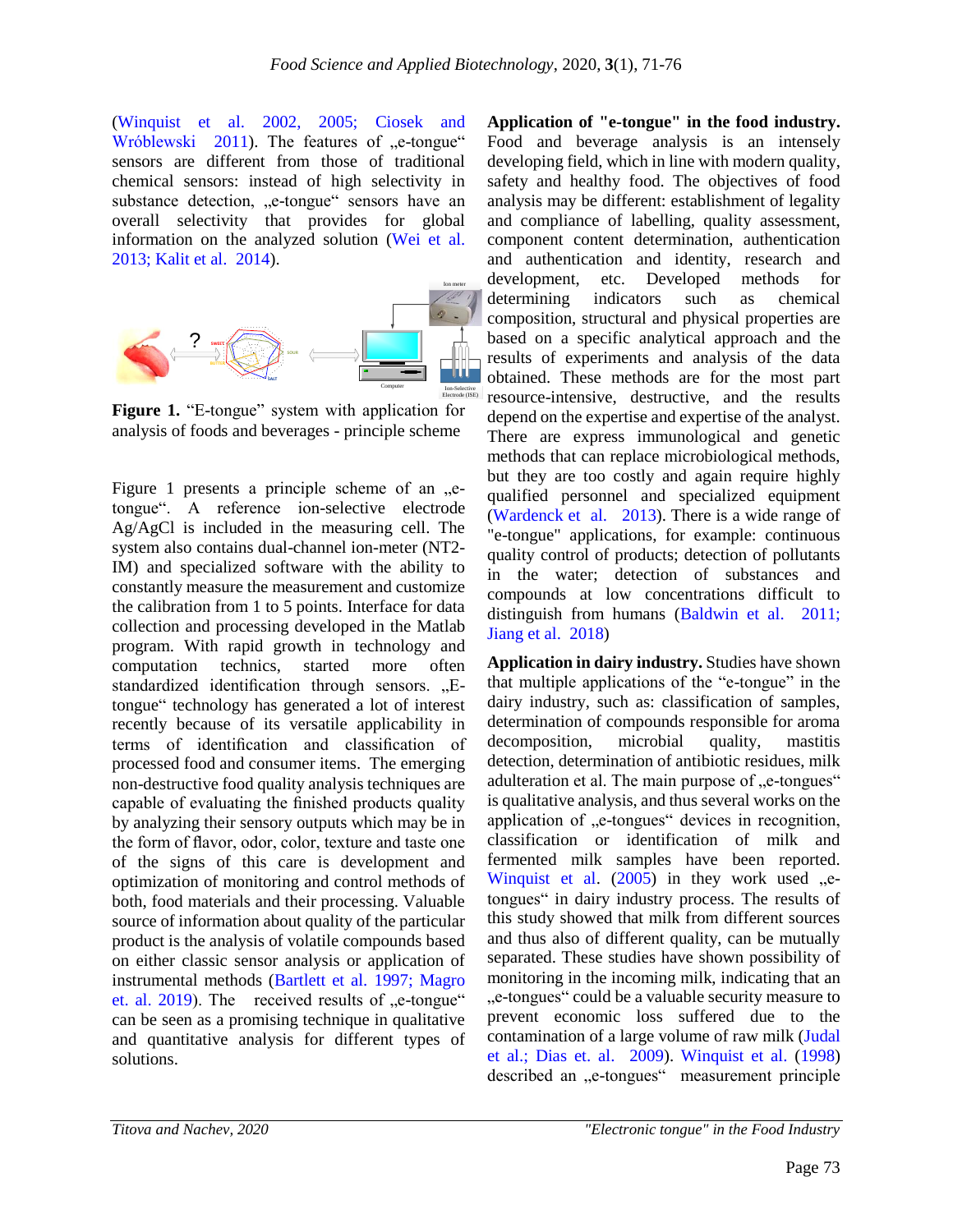based on pulsed voltammetry, used to follow the deterioration of quality of the milk stored at the room temperature, arising on the grounds of microbial growth. The obtained data were subject to Principal Component Analysis and to compile prediction models, Artificial Neural Networks were used, being proven to satisfactorily predict the course of bacterial growth in milk samples (Winquist et al. 1998). Mottram et al. (2007) in their paper demonstrated that a multi-sensor system can distinguish between the control and clinically mastitic milk samples. The results showed that a multisensor system offers a novel method for mastitis detection and discrimination between milk samples coming from cows suffering from clinical mastitis and those coming from healthy animals.

**Application in meat industry.** Kaneki et al. (2004) introduced an "e-tongue" with potentiometric solid state electrodes for pork freshness evaluation. Pt, CuS, and Ag2S electrodes were selected as solidstate electrodes to detect the organic compounds such as putrescine and dimethyl sulphide which were produced during the initial stage of putrefaction on meat. Xinzhuang Zhang et al. (2015) in their study, different breeds of beef had different chemical composition and flavor. PCA analysis showed an easily visible separation of different breeds of beef and proved that "e-tongue" system could make the rapid identification of different breeds of beef according to the flavor values. In addition, "e-tongue" could be also used to predict the chemical composition based on the regression formula between chemical composition and flavor.

**Assessment of coffee and tea**. In the quality control of coffee, organoleptic characteristics are a determining factor for its quality, therefore, they are a significant factor in highlighting coffee defects that could negatively affect its aroma and smell. Control over coffee production is identical and strongly dependent on the historical traditions and cultural knowledge of those involved in the process. Often, diseases such as fungal and other crop diseases and the need for chemical treatment have a significant impact on the quality of the finished product. Another important factor is the climatic and geographic conditions. The traditional way of grading through tasters is much slower, more expensive and subjective. In research on Almario et

al.  $(2014)$  for an  $\mu$ -tongues<sup>"</sup> elaborated from a polymeric sensors array was used to classifying coffee samples. The electrochemical responses to the analyzed samples were collected through an electronic instrument of multichannel measures which was able to differentiate a group of substances with different taste properties. The classification and analysis of graphics shows an excellent separation of clusters representing each studied sample.

**Wine production application.** The <sub>"e-tongues"</sub> comprising an array of 23 potentiometric chemical sensors was developed and applied to discrimination and qualitative analysis of Italian wines. The "e-tongues" were capable of distinguishing the wines from different geographical areas as well as the wines of the same vintage but produced at different vineyards (Legin et al. 2003). Furthermore, the "e-tongues" could quantify taste and flavour parameters of the wine in terms of complex scores typically produced by human tasters. For wine, Parra et al. (2006) studies custom-designed "e-tongues" with a hybrid sensor array consisting of voltammetric electrodes modified chemically with different electro-active substances (polymerized aqueous solution of pyrrole using six doping agents) was used to discriminate and recognize among 12 Spanish red wines based on denomination, origin, grape variety and vintage due to the cross-selectivity of the electrodes.

# **Conclusions**

The "e-tongues" can be used for a wide variety of analytical applications including quality control and product matching. Just like a human taster, ..etongues" can be used for both quantitative and qualitative applications. Quantitative applications include sensory score correlation and the measurement of the concentration of components. Qualitative sensory applications include the determination of the origin and quality of raw materials, consistency of finished products, and taint-free products. Other applications of the technologies include shelf life measurements and the evaluation of any interactions between packaging and the product.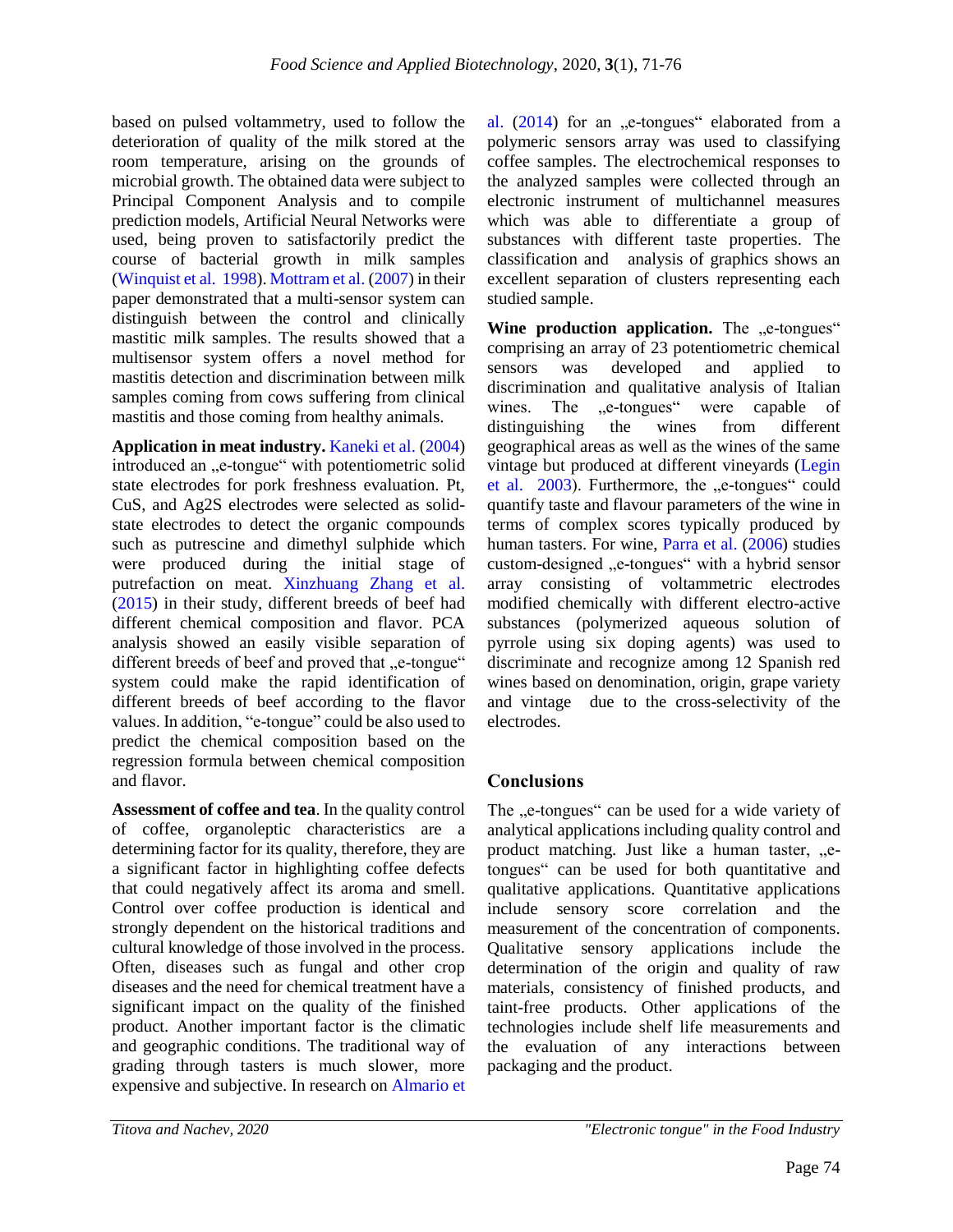#### **Acknowledgements**

This research was supported in part by the framework of the 06/18-Н "Monitoring and analysis of fresh meats based on multisensory data fusion, mechatronic modules and intelligent algorithms for deciding", financed by the Science Fund of the University of Food Technologies- Plovdiv.

### **References**

Almario Á., Fuentes A., Muñoz A. Sistema portátil de sensores inteligentes (lengua electrónica) para el análisis de alimentos. *Revista Investigaciones Aplicades*, 2014, 8(1) 30-36.

[http//revistas.upb.edu.co/index.php/investigacionesa](http://revistas.upb.edu.co/index.php/investigacionesaplicadas) [plicadas](http://revistas.upb.edu.co/index.php/investigacionesaplicadas)

- Baldwin E., Bai J., Plotto A., Dea Sh. Electronic Noses and Tongues Applications for the Food and Pharmaceutical Industries, *Sensors*, 2011, 11(5), 4744-4766[. https//doi.org/10.3390/s110504744](https://doi.org/10.3390/s110504744)
- Ciosek P., Wróblewski W. Miniaturized electronic tongue with an integrated reference microelectrode for the recognition of milk samples, *Talanta*, 2008, 548-556.

[https//doi.org/10.1016/j.talanta.2008.03.051](https://doi.org/10.1016/j.talanta.2008.03.051)

- Ciosek, P., Wróblewski W. Potentiometric electronic tongues for foodstuff and biosample recognition-an overview. *Sensors*, 2011, 11(5), 4688-4701. [https//doi.org/10.3390/s110504688](https://doi.org/10.3390/s110504688)
- Dias L., Peres A., Veloso A., Reis F., VilasBoas M., Machado A. An electronic tongue taste evaluation Identification of goat milk adulteration with bovine milk. *Sensors and Actuators B Chemical*, 2009, 136(1), 209-217.

[https//doi.org/10.1016/j.snb.2008.09.025](https://doi.org/10.1016/j.snb.2008.09.025)

Jiang H., Zhang M., Bhandari Bh., Adhikari B. Application of electronic tongue for fresh foods quality evaluation A review. *Journal Food Reviews International*, 2018, 34(8), 746-769. [https//doi.org/10.1080/87559129.2018.1424184](https://doi.org/10.1080/87559129.2018.1424184)

Judal A., Bhadania A. Advances in Artificial Electronic Sensing Techniques for Quality Measurements in Dairy and Food Industry, National Seminar on "Indian Dairy Industry - Opportunities and

- Challenges", Technical Articles, 2008, 233-240. Kalit M., Marković K., Kalit S., Vahčić N., Havranek J. Electronic nose and electronic tongue in the dairy industry, *Mljekarstvo*, 2014, 64(4), 228-244, [https//doi.org/10.15567/mljekarstvo.2014.0402](https://doi.org/10.15567/mljekarstvo.2014.0402)
- Kaneki N., Miura T., Shimada K., Tanaka H., Ito S., Hotori K., Akasaka C., Ohkubo S., Asano Y. Measurement of pork freshness using potentiometric sensor, *Talanta*, 2004, 62(1), 215–9,

[https//doi.org/10.1016/j.talanta.2003.07.002](https://doi.org/10.1016/j.talanta.2003.07.002)

- Kobayashi Y., Habara M., Ikezazki H., Chen R., Naito Y., Toko K. Advanced Taste Sensors Based on Artificial Lipids with Global Selectivity to Basic Taste Qualities and High Correlation to Sensory Scores, *Sensors*, 2010, 10(4), 3411-3443. [https//doi.org/10.3390/s100403411](https://doi.org/10.3390/s100403411)
- Magro C., Mateus E., Raposo M., Ribeiro A. Overview of electronic tongue sensing in environmental aqueous matrices Potential for monitoring emerging organic contaminants. *Environmental Reviews*, 2019, 27(2), 202-214. [https//doi.org/10.1139/er-2018-0019](https://doi.org/10.1139/er-2018-0019)
- Maximo C., Gacula Jr. Descriptive Sensory Analysis in Practice, Food & Nutrition Press, Inc., 1997, https//doi.org/10.1002/9780470385036.ch1c
- Mottram T., Rudnitskaya, A., Legin A., Fitzpatrick J.L., Eckersall P.D. Evaluation of a novel chemical sensor system to detect clinical mastitis in bovine milk. *Biosensors and Bioelectronics*, 2007, 22 (11), 2689- 2693.

[https//doi.org/10.1016/j.bios.2006.11.006](https://doi.org/10.1016/j.bios.2006.11.006)

- Legin A., Rudnitskaya A., Lvova L., Vlasov Yu., Natale C. Di, D'Amico A. Evaluation of Italian wine by electronic tongue recognition, quantitative analysis and correlation with human sensory perception, *Analytica Chimica Acta*, 2003, 484 (1), 33–44. [https//doi.org/10.1016/S0003-2670\(03\)00301-5](https://doi.org/10.1016/S0003-2670(03)00301-5)
- Parra V., Arrieta A., Fernandez-Escudero J., Garcia H., Apetrei C., Rodriguez-Mendez M., Saja J. E-tongue based on a hybrid array of voltammetric sensors based on phthalocyanines, perylene derivatives and conducting polymers Discrimination capability towards red wines elaborated with different varieties of grapes. *Sensors and Actuators B Chemical*, 2006, 115(1), 54-61.

[https//doi.org/10.1016/j.snb.2005.08.040](https://doi.org/10.1016/j.snb.2005.08.040)

- Podrazka M., Baczynska E., Kundys M., Jelen P. S., Nery E. W. Electronic Tongue - A Tool for All Tastes? *Biosensors*, 2018, 8(1), 3, 1-24. [https//doi.org/10.3390/bios8010003](https://doi.org/10.3390/bios8010003)
- Wardencki W., Bikernacka P., Chmiel T., Dymerski T. Instrumental Techniques Used For Assessment Of Food Quality, *Proceedings of ECOpole*, 2013, vol. 3(2), 273-279.
- Wei Z., Wang J., Zhang X Monitoring of quality and storage time of unsealed pasteurized milk by voltammetric electronic tongue. *Electrochimica Acta*, 2013, vol.88, 231-239.

[https//doi.org/10.1016/j.electacta.2012.10.042](https://doi.org/10.1016/j.electacta.2012.10.042)

Winquist F., Krantz-Rülcker C., Wide P., Lundström I. Monitoring of freshness of milk by an electronic tongue on the basis of voltammetry. *Measurement Science and Technology*, 1998, 9 (12), 1937-1946. [https//iopscience.iop.org/article/10.1088/0957-](https://iopscience.iop.org/article/10.1088/0957-0233/9/12/002/pdf) [0233/9/12/002/pdf](https://iopscience.iop.org/article/10.1088/0957-0233/9/12/002/pdf)